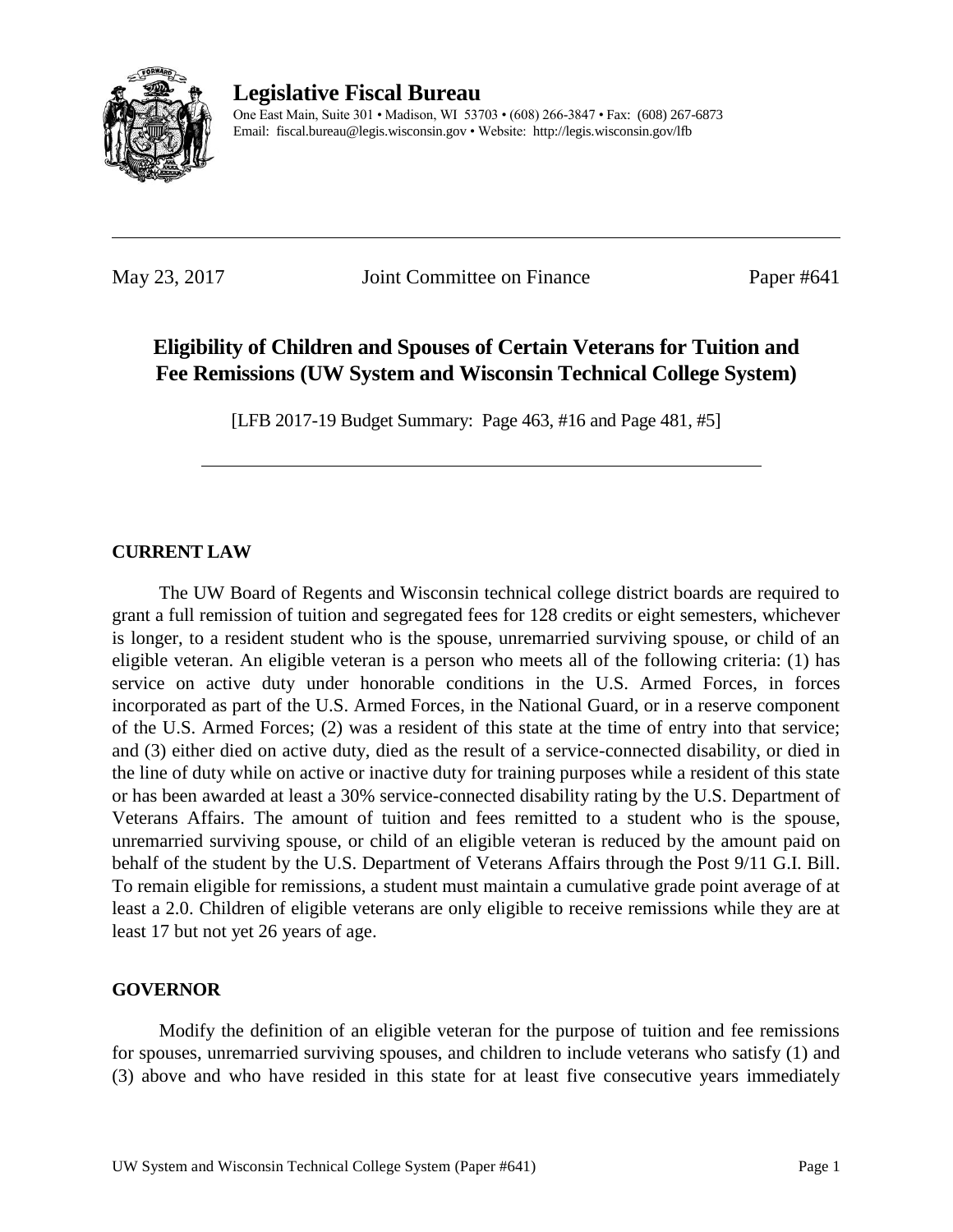preceding the beginning of any semester or session for which the person registers at an institution or college.

#### **DISCUSSION POINTS**

1. The 2005-07 biennial budget (Act 25) required the Board of Regents and each technical college district board to grant a full remission of tuition and fees to the children and spouses of deceased or disabled veterans who were Wisconsin residents at the time of entry into service. The following table shows the number of children and spouses who received tuition and fee remissions and the value of those remissions at UW institutions and Wisconsin technical colleges in each year from 2005-06 to 2015-16.

#### **Number of Children and Spouses Receiving Tuition and Fee Remissions And the Value of Those Remissions 2005-06 to 2015-16**

|         | <b>W</b> System          |             | <b>Wisconsin Technical Colleges</b> |             |
|---------|--------------------------|-------------|-------------------------------------|-------------|
|         | Number of                | Value of    | Number of                           | Value of    |
|         | Children and             | Remissions  | Children and                        | Remissions  |
|         | <b>Spouses Receiving</b> | to Children | <b>Spouses Receiving</b>            | to Children |
|         | Remissions               | and Spouses | Remissions                          | and Spouses |
| 2005-06 | 300                      | \$1,430,076 | 172                                 | \$129,100   |
| 2006-07 | 524                      | 2,750,965   | 386                                 | 327,100     |
| 2007-08 | 708                      | 4,373,702   | 565                                 | 1,018,357   |
| 2008-09 | 839                      | 5,529,509   | 690                                 | 1,249,126   |
| 2009-10 | 1,094                    | 6,419,074   | 810                                 | 1,499,630   |
| 2010-11 | 1,203                    | 7,069,748   | 830                                 | 1,582,930   |
| 2011-12 | 1,236                    | 8,157,091   | 812                                 | 1,620,485   |
| 2012-13 | 1,296                    | 8,962,067   | 882                                 | 1,843,462   |
| 2013-14 | 1,359                    | 9,655,061   | 855                                 | 1,797,581   |
| 2014-15 | 1,450                    | 10,014,248  | 819                                 | 1,780,651   |
| 2015-16 | 1,439                    | 9,985,055   | 815                                 | 1,925,460   |
|         |                          |             |                                     |             |

2. Beginning in 2007-08, funding has been provided through an appropriation under the Higher Educational Aids Board (HEAB) to reimburse the Board of Regents and the technical college district boards for remissions granted to veterans, who are also eligible for tuition remissions, and the children and spouses of deceased or disabled veterans. The 2007-09 biennial budget provided \$5,013,700 GPR in 2007-08 and \$6,562,300 GPR in 2008-09 for this purpose. Under 2009 Act 28, this amount was reduced to \$6,496,700 GPR annually. Funding has remained at that level over the past three biennia and the Governor's budget would maintain funding for reimbursements at that level in each year of the 2017-19 biennium.

3. The funding provided under HEAB has been insufficient to fully reimburse the Board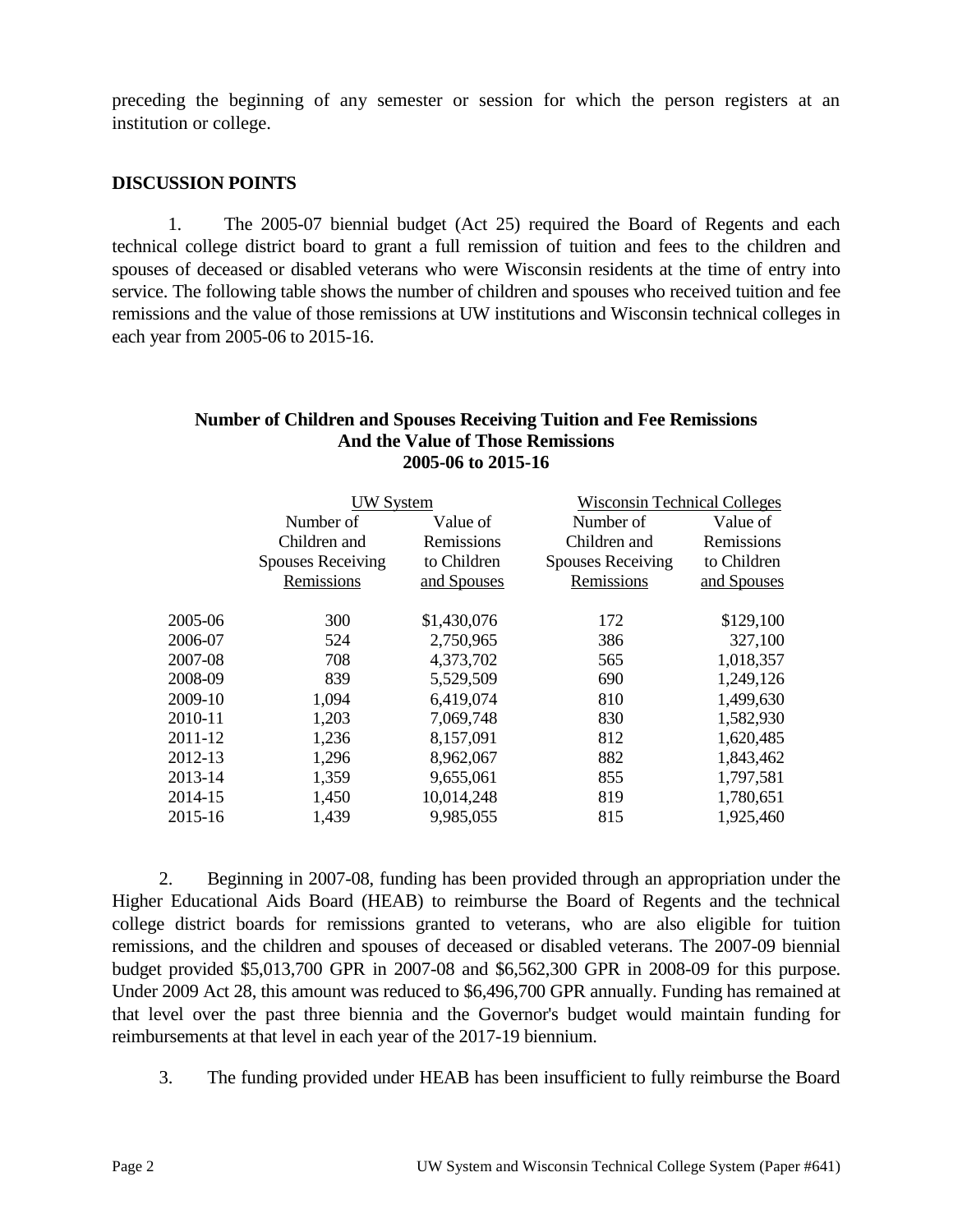of Regents and the technical college district boards for remissions granted to veterans and the children and spouses of eligible veterans in each year that the funding has been provided. As a result, HEAB has prorated its payments to the Board of Regents and the technical college district boards. In 2015-16, HEAB reimbursed the Board of Regents and the technical college district boards for 15% of tuition and fees remissions provided to veterans and the children and spouses of eligible veterans.

4. The Board of Regents increased tuition by an amount sufficient to generate \$20 million in 2008-09 and 2009-10 to offset the amount of tuition and fee remissions granted to veterans and the children and spouses of eligible veterans that are not reimbursed by HEAB. The amount of tuition revenue generated for this purpose has exceeded actual tuition remissions, net of the HEAB reimbursement, at UW institutions in each year since 2008-09. In 2015-16, net tuition remissions to veterans and the children and spouses of eligible veterans were \$18.2 million, or \$1.8 million less than the tuition revenue generated to offset this forgone revenue.

5. The Wisconsin Technical College System Board has not specifically increased tuition and fees charged to other students to offset tuition and fee remissions provided to veterans, children, and spouses. Instead, the technical colleges have absorbed these costs within their base budgets. As technical colleges are funded with a combination of state GPR, local property taxes, and student tuition, tuition and fee remissions granted to veterans, children, and spouses have been funded with these revenues.

6. Under current law, only the children and spouses of deceased or disabled veterans who were Wisconsin residents at the time of entry into service are eligible for tuition and fee remissions. Under the bill, the children and spouses of deceased and disabled veterans would be eligible for tuition and fee remissions if the veteran has been verified by the Wisconsin Department of Veterans Affairs as being a resident of this state for at least five consecutive years. This would have the effect of increasing the number of children and spouses who would be eligible for state tuition and fee remissions.

7. The precise number of veterans who were not Wisconsin residents at the time they entered service but who have lived in the state for five consecutive years is unknown. However, data from the U.S. Census Bureau's American Community Survey shows that that 64.8% of veterans who have been awarded disability ratings of 30% or more and live in Wisconsin were born in the state. Although some veterans who were born in Wisconsin may have been residents of other states at the time of entry into service and some veterans who were not born in Wisconsin may have been state residents at the time of entry, this figure could reasonably be used as an estimate of the proportion of Wisconsin veterans who were state residents at the time of entry.

8. Based on this data, it is estimated that the value of remissions to the children and spouses of deceased or disabled veterans who were not state residents at the time of entry into service but who have lived in Wisconsin for five consecutive years could total \$6.47 million annually (\$5.42 million at UW institutions and \$1.05 million at the technical colleges). The Governor's budget does not provide any additional funding in the HEAB appropriation to reimburse the Board of Regents and the technical college district boards for the increase in forgone tuition revenues that would result from this provision. As an alternative, the Committee could increase the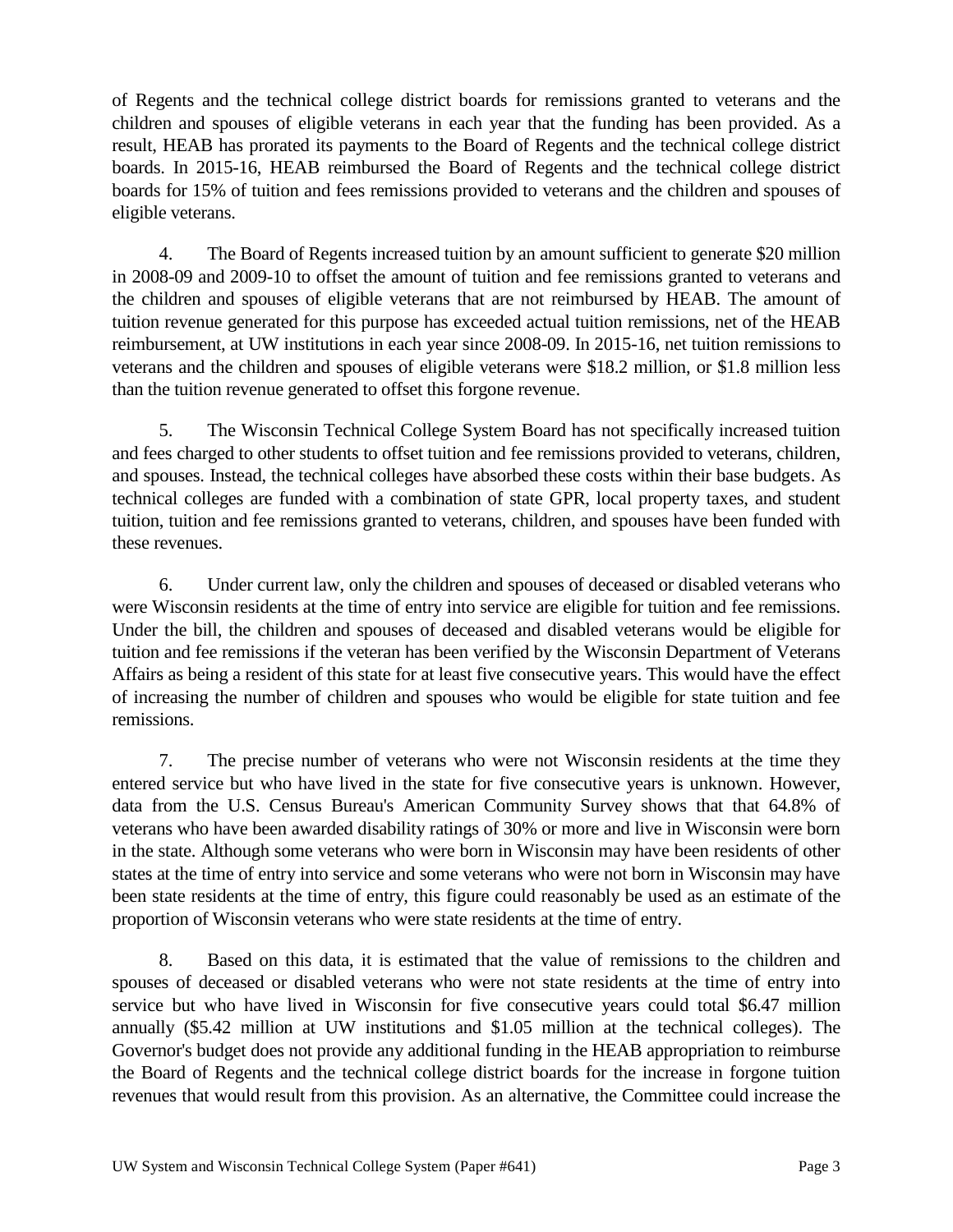HEAB appropriation by \$6.47 million annually to fund the estimated increase in tuition and fees remissions that may result from this provision. If the Committee wished to reimburse the UW System and the technical college district boards for 15% of the additional remissions, which is equal to the percentage of current remissions that are reimbursed, the Committee could increase the HEAB appropriation by \$970,000 annually.

9. The value of remissions granted to children and spouses may increase in the future as this provision may attract additional disabled veterans and their families to this state. While federal education programs for veterans generally allow veterans to transfer benefits to children or spouses, benefits provided under these programs are usually limited to an amount sufficient for one beneficiary to earn a four-year degree. Under the state remissions program, a disabled veteran's spouse and each of his or her children are eligible for tuition and fees remissions for the longer of 128 credits or eight semesters, which is roughly equivalent to a four-year degree. Given these generous benefits, expanding eligibility for remissions to the children and spouses of disabled veterans who have lived in this state for five consecutive years could encourage a significant number of disabled veterans, especially those with multiple children, to relocate to this state, thus increasing the value of remissions granted.

10. Given the potential value of tuition and fee remissions for children and spouses, this provision is likely to draw a number of disabled veterans to this state who would not have otherwise moved here. If the policy goal is to encourage people to move to Wisconsin, tuition and fee remissions could be used to attract individuals in certain high demand professions such as primary care doctors, nurses, teachers, or IT professionals.

11. As an alternative, the Committee could approve the change in the definition of "eligible veteran" with regard to deceased veterans and delete the change in the definition with regard to disabled veterans. Changing the definition of "eligible veteran" with regard to deceased veterans would extend eligibility to the children and unremarried surviving spouses of deceased veterans who had lived in the state for a substantial period of time prior to their death, but who had not entered service from this state. Unlike the proposed change in the definition of "eligible veteran" for disabled veterans, the change in the definition of "eligible veteran" with regard to deceased veterans is unlikely draw a significant number of surviving children and spouses to this state.

12. Under current law, the Board of Regents and the technical college district boards must remit tuition and fees to the spouse, unremarried surviving spouse, or child of an eligible veteran. The bill would modify the definition of "eligible veteran" such that spouse, unremarried surviving spouse, or child of a veteran who has resided in this state for at least five year consecutive years could also receive tuition and fee remissions. However, the language specifies that the veteran must have resided in this state for at least five consecutive years immediately preceding the beginning of any semester or session for which the veteran, not the spouse, unremarried surviving spouse, or child of the eligible veteran, registers at a UW institution or technical college.

13. In the errata letter submitted in March, the State Budget Director requested that this language be modified such that the spouse or child of a disabled veteran would be eligible for tuition and fee remissions if the veteran had resided in this state for at least five consecutive years immediately preceding the beginning of any semester or session in which the veteran's spouse or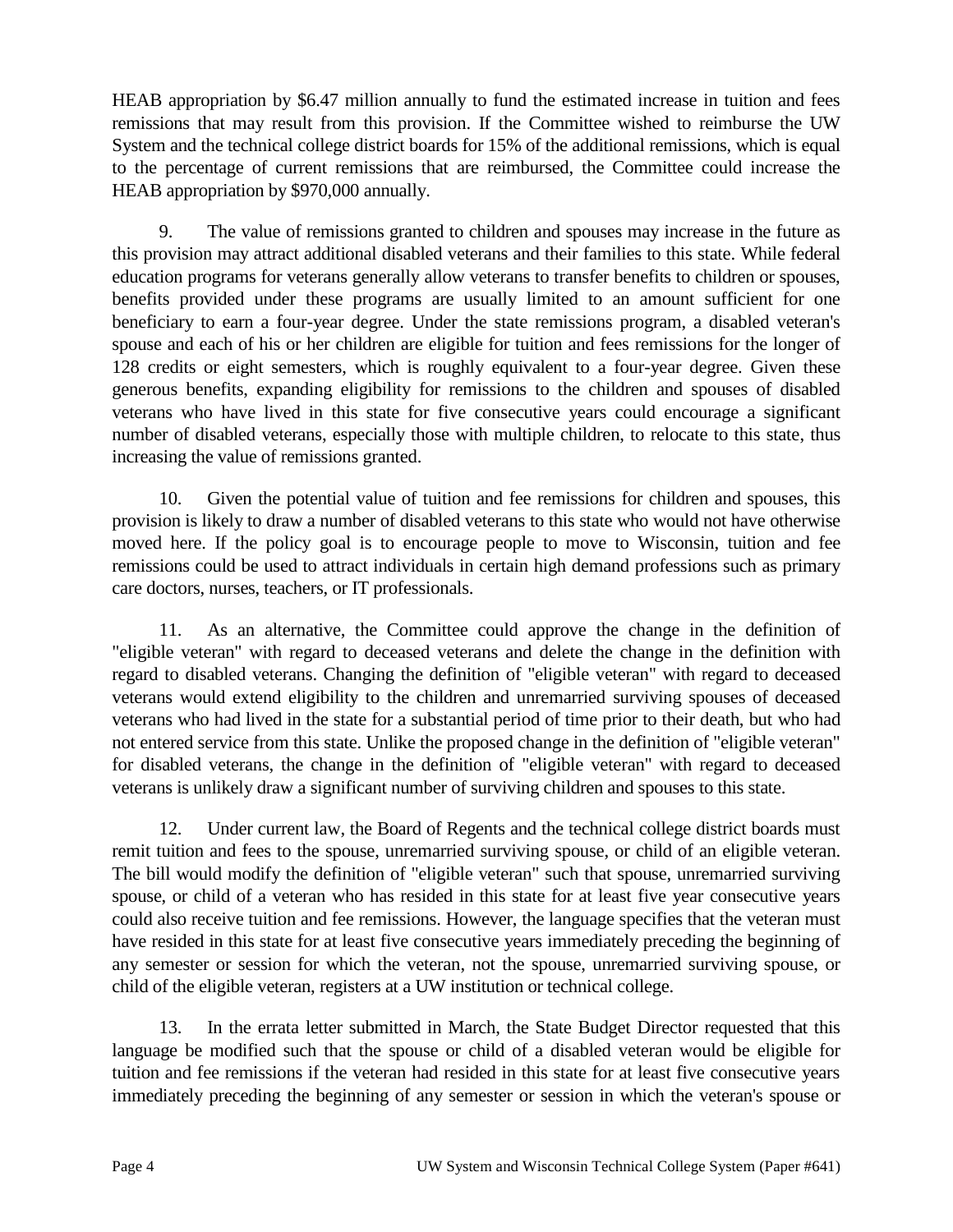child registers at a UW institution or technical college. The unremarried surviving spouse or child of a deceased veteran would be eligible for remissions if the veteran had resided in this state for at least five years while aged 18 or older.

14. The total value of tuition and fee remissions granted to the children and spouses of deceased and disabled veterans by the Board of Regents and the technical college district boards has increased significantly, from \$1.6 million in 2005-06 to \$11.9 million in 2015-16. If there is concern regarding the increasing value of remissions granted to children and spouses of deceased or disabled veterans, the Committee could consider modifying current law to limit these remissions. One possible limitation that the Committee could impose would be to cap the total number of credits or semesters for which the children and spouse of an individual deceased or disabled veteran could be granted tuition remissions to the longer of 128 credits or eight semesters, beginning for persons who first enroll in 2018-19. This would have the effect of limiting the amount of tuition and fee remissions to the equivalent of one four-year degree per family, as opposed to one four-year degree per family member under current law.

15. The Committee could also limit these remissions by specifying that only the children and spouses of veterans with disability ratings of at least 50% would be eligible for remissions instead of at least 30% as under current law, beginning for persons who first enroll in 2018-19. Data from the American Community Survey (ACS) shows that 30.6% of veterans with disability ratings of at least 30% have disability ratings of 30% or 40%. Raising the disability rating required for children and spouses of disabled veterans to be eligible for tuition and fee remissions to at least 50% should therefore reduce remissions to those students by 30.6%, or by \$3.1 million at UW institutions and by \$0.6 million at Wisconsin technical colleges in 2015-16.

## **ALTERNATIVES**

## **A. Definition of "Eligible Veteran"**

1. Modify the Governor's recommendation as requested in the errata letter, so that: (a) the spouse or child of a disabled veteran would be eligible for tuition and fee remissions if the veteran had resided in this state for at least five consecutive years prior to the beginning of the semester in which the veteran's child or spouse registers at a UW institution or technical college; and (b) the unremarried surviving spouse or child of a deceased veteran would be eligible for remissions if the veteran had resided in this state for at least five years while aged 18 or older.

2. In addition to alternative A1, provide an additional \$6,470,000 annually in the appropriation under HEAB to reimburse the UW Board of Regents and the technical college district boards. This amount is equal to the estimated increase in remissions that would result from this provision.

| ALT A2     | <b>Base</b> | <b>Change to</b><br>Rill |
|------------|-------------|--------------------------|
| <b>GPR</b> | \$6,470,000 | \$6,470,000              |